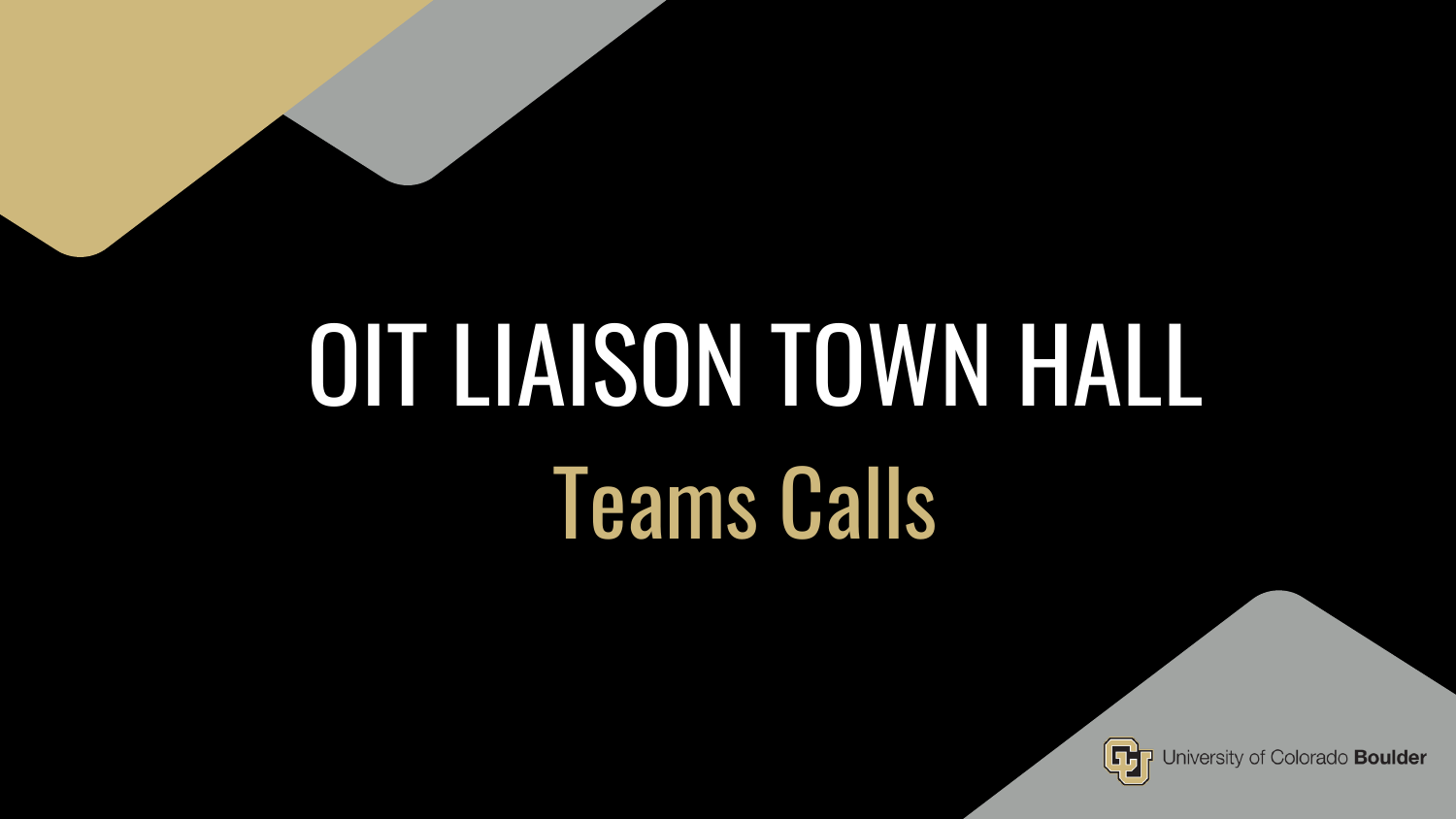# WHAT IS OUR INTENT TODAY?

Understanding why Understanding the challenge in front of us What you can do to help

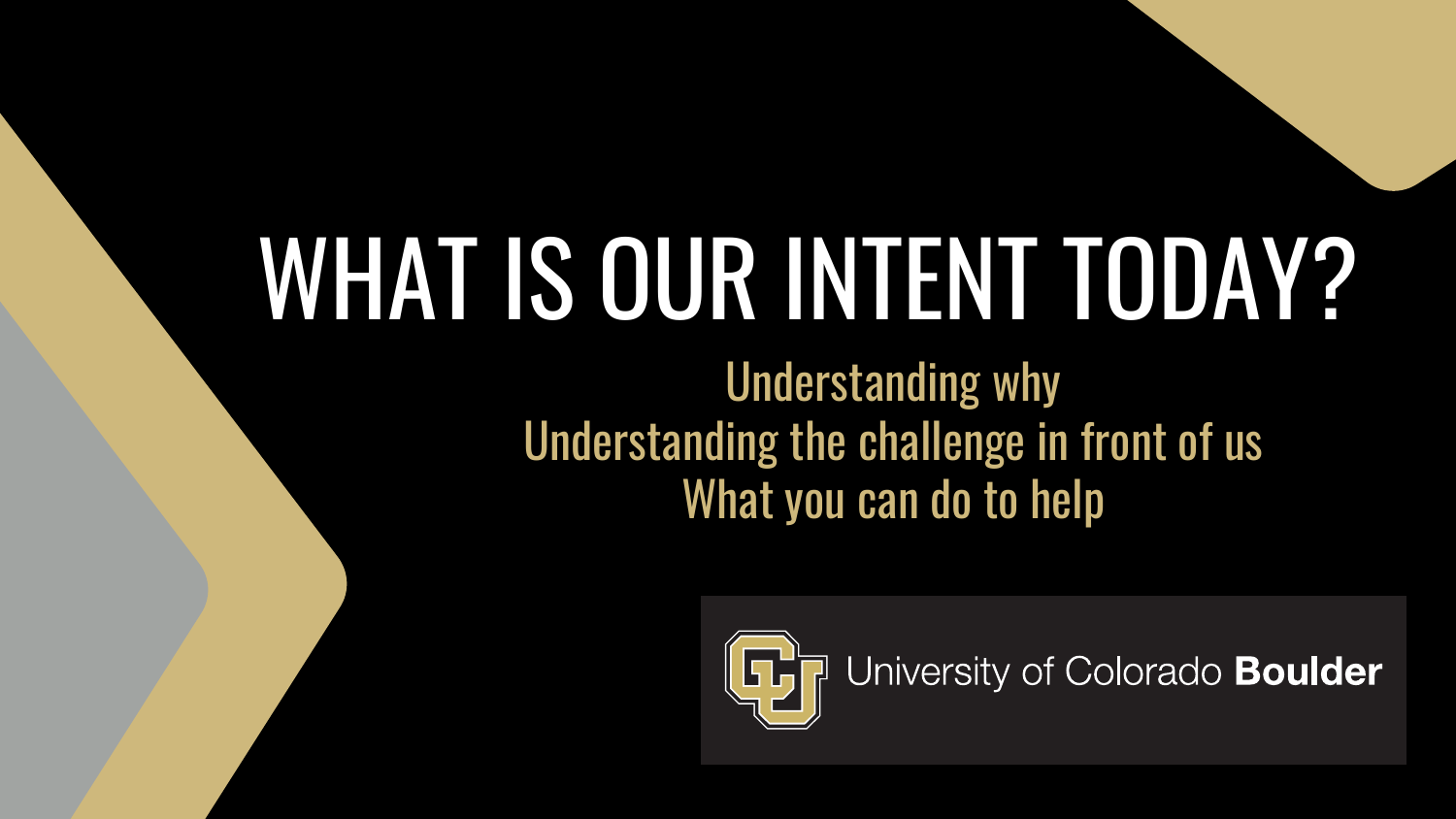## Introduction to the Project

**WHY ARE WE MAKING THIS CHANGE?** 

- Increased flexibility
- Future of work is changing
- Low usage of existing Cisco service
- Campus commitment to Microsoft platform

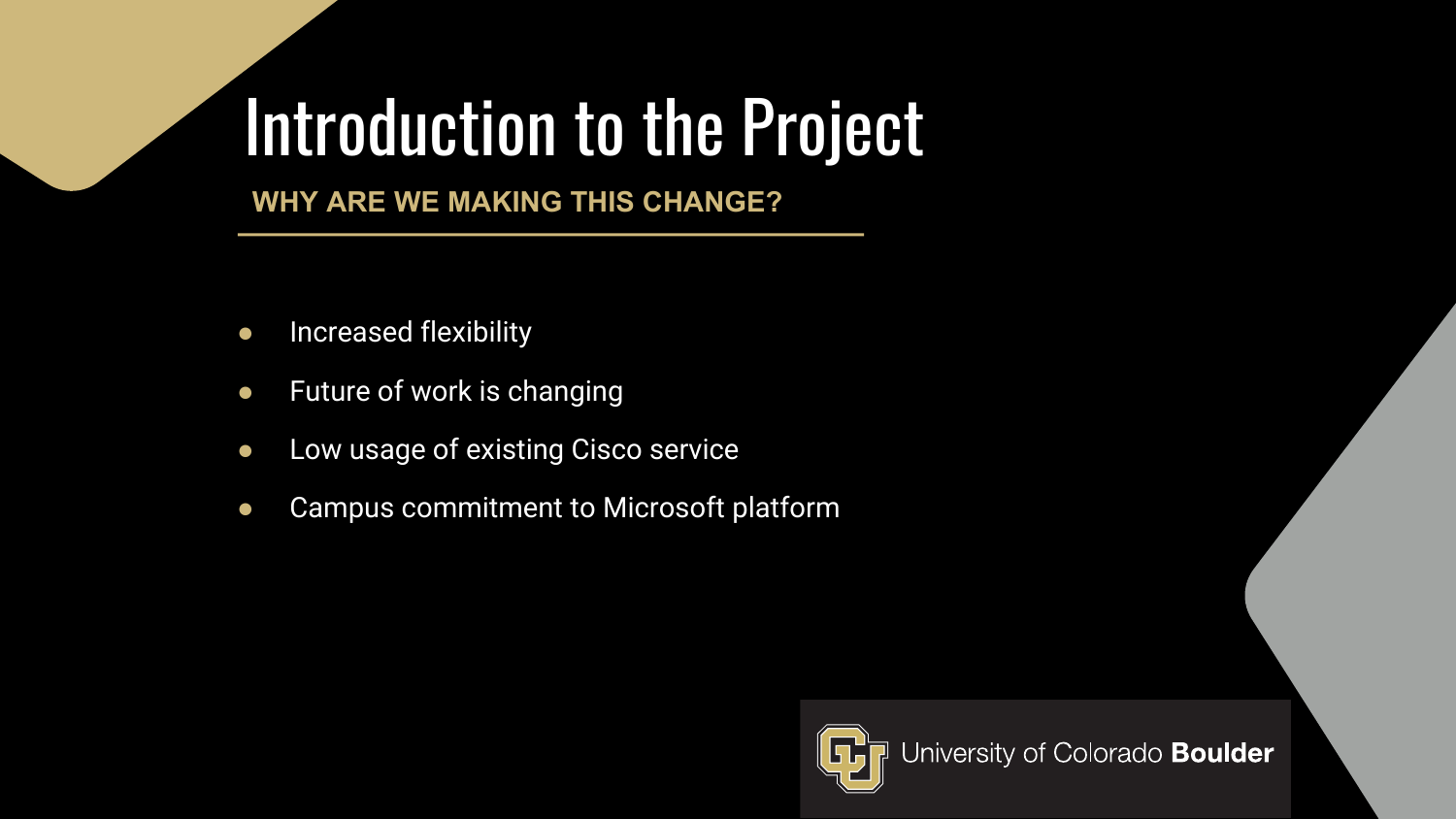# **Logistics**

**WHAT DOES THIS PROJECT CHANGE?** 

- Most customers will use the Teams application on a computer or cellular phone to make and receive university phone calls
- Physical phones will which continue to exist:
	- Classrooms
	- Common area spaces
	- Laboratories
	- Conference phones already installed
	- ADA exceptions

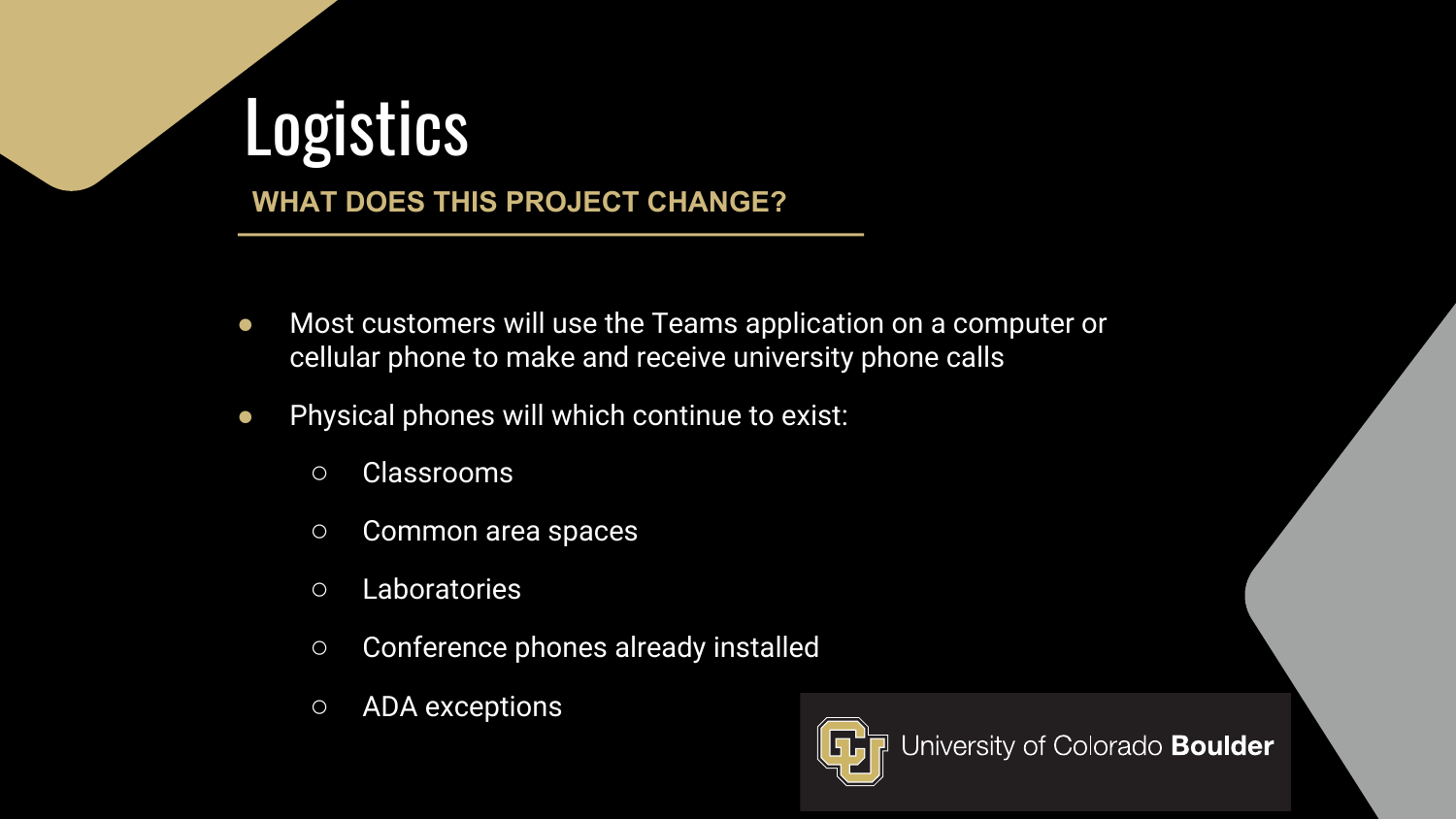## **Logistics**

#### **HOW WILL THIS PROJECT PROCEED?**

- Migration will occur by liaison assignments
- During maintenance window  $(\sim 4$  hours), phone will move from Cisco to Teams
- After migration, Cisco phones will be registered but will be unable to make or receive calls
- Cisco phones will be picked up from existing office location
- If you have remote workers with phones, they will need to be returned

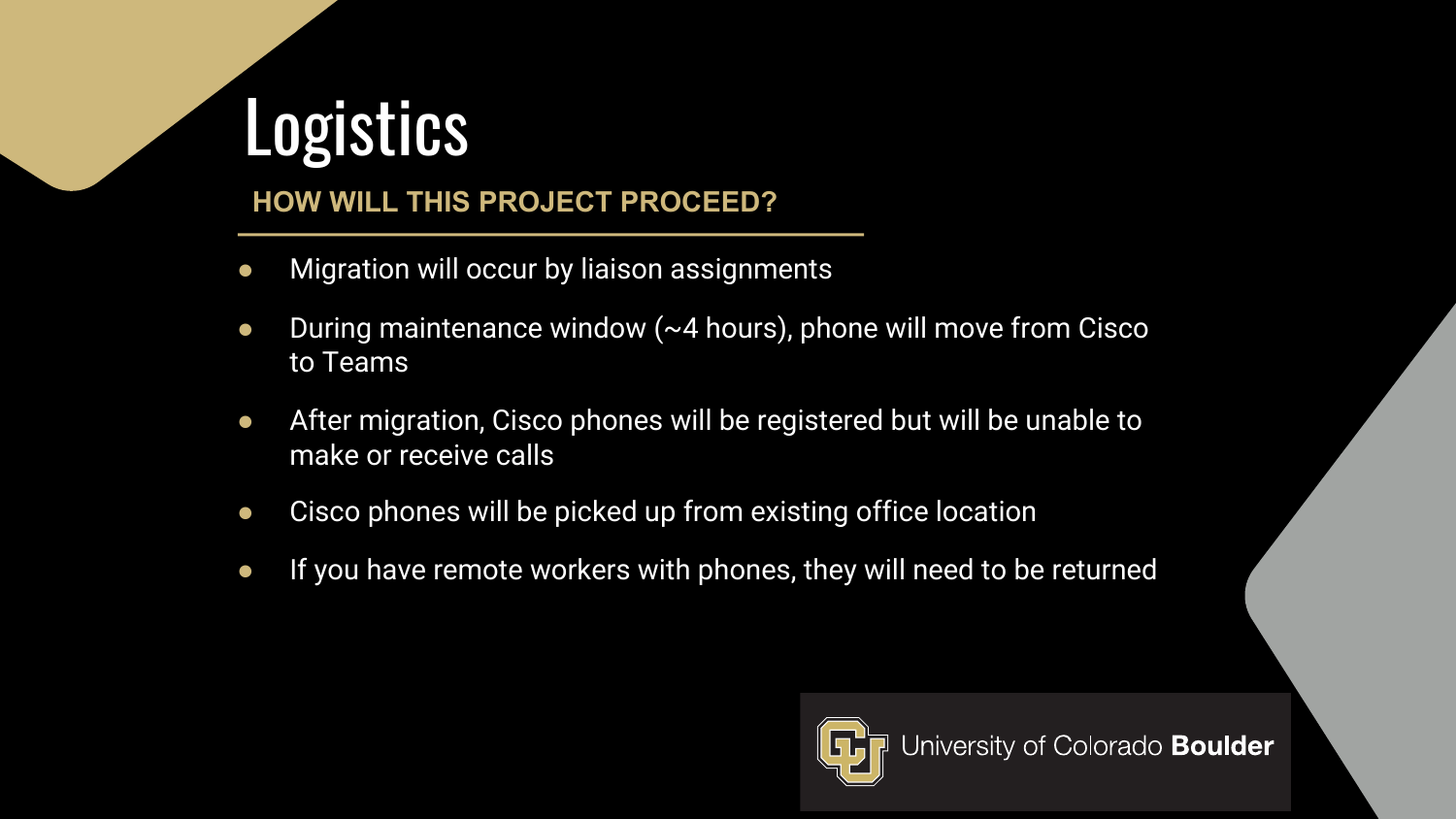## **Features**

**COMMON QUESTIONS** 

- How will Teams work?
- How can I silence my chat and ringer during specific times?
- Will I need a headset?
- Will my phone number remain the same?
- What if I used Teams before and it did not work well?
- What if Teams does not work well on my current desktop/laptop?
- What if I don't work at a desk?
- Do all the basic functions exist?

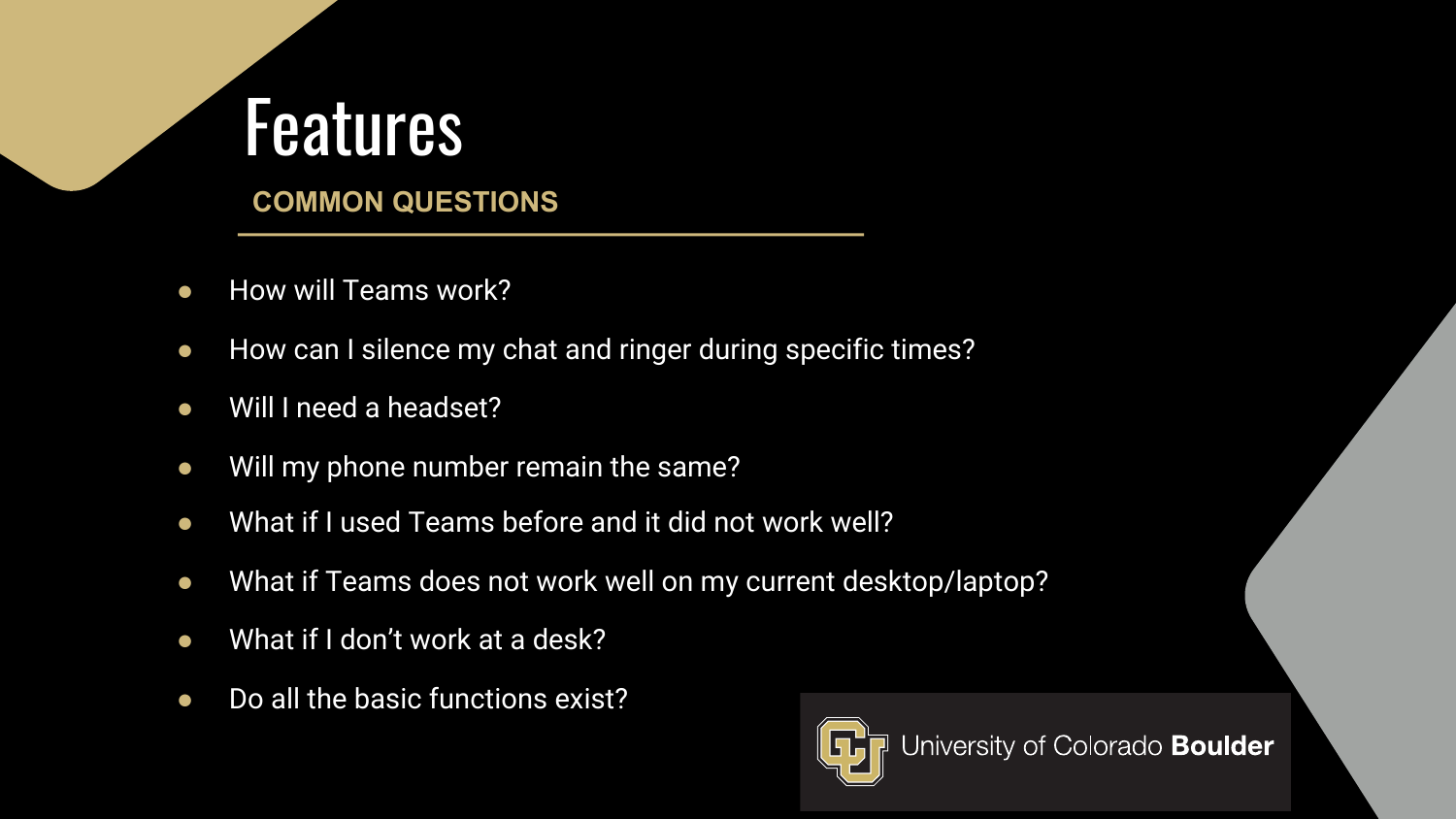### Features

#### **COMMON QUESTIONS?**

- Can I make long distance and international calls?
- What about E911 location services?
- I have students or staff rotating through desk space, how will this work?
- What if I still want a phone?
- Zoom and personal cellular phones are still an option
- Still have questions? Let's add them to our chat. You can private message Jamey Chapin if you are uncomfortable porting to the entire group

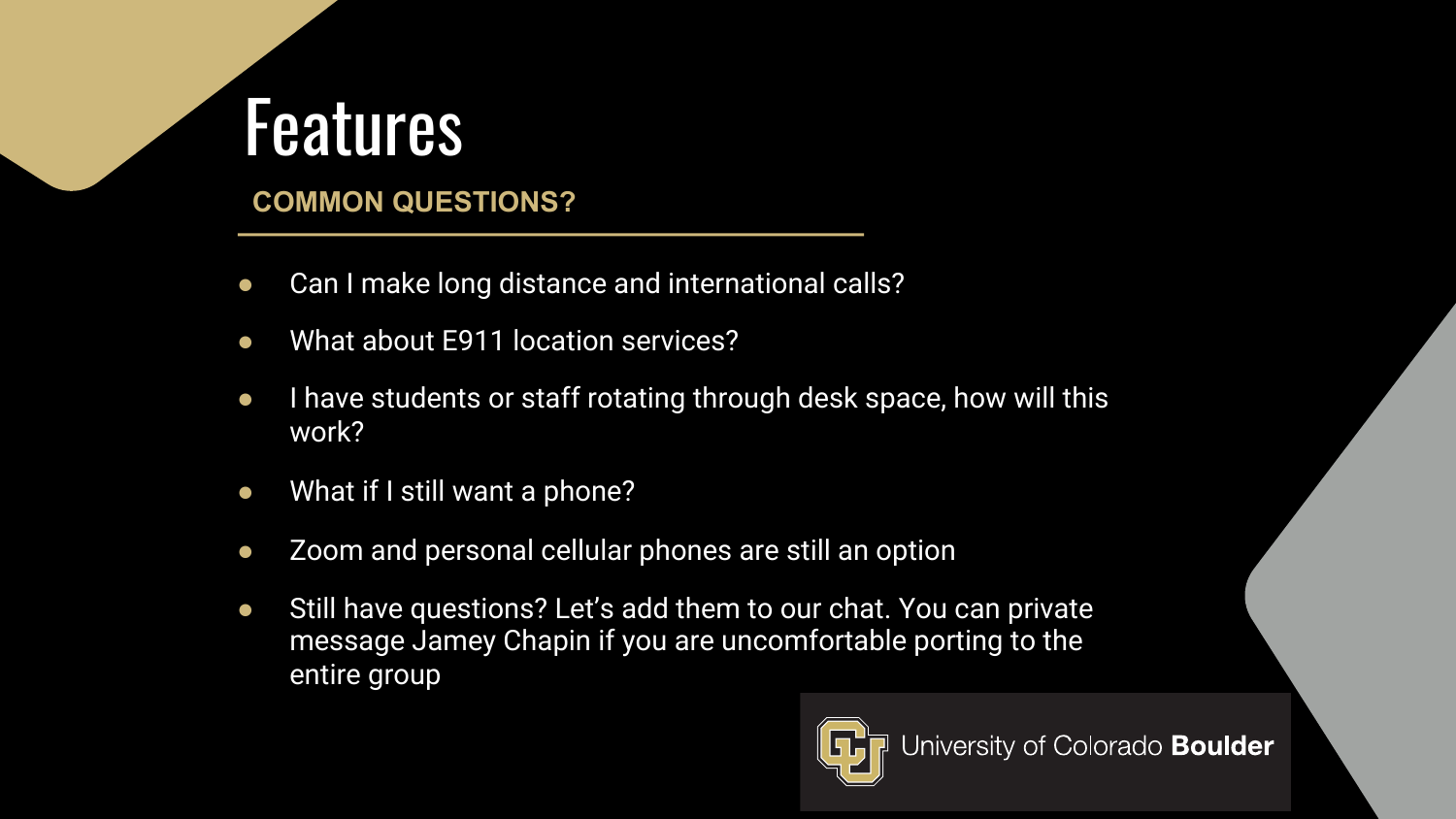## SIGNIFICANT DATES

| <b>December/January</b>      | Liaison spreadsheets sent out for review and feedback                                                                |
|------------------------------|----------------------------------------------------------------------------------------------------------------------|
| <b>February - March 2022</b> | Communications - direct and online                                                                                   |
| <b>March 2022</b>            | <b>Pilot group and analog migrations</b><br><b>Outreach to those not using Teams currently</b>                       |
| March-June 2022              | <b>Additional listening sessions</b><br><b>7 planned migrations for customers</b><br>Cisco phone equipment retrieval |
| <b>Fall 2022</b>             | <b>Contact Center Migrations</b>                                                                                     |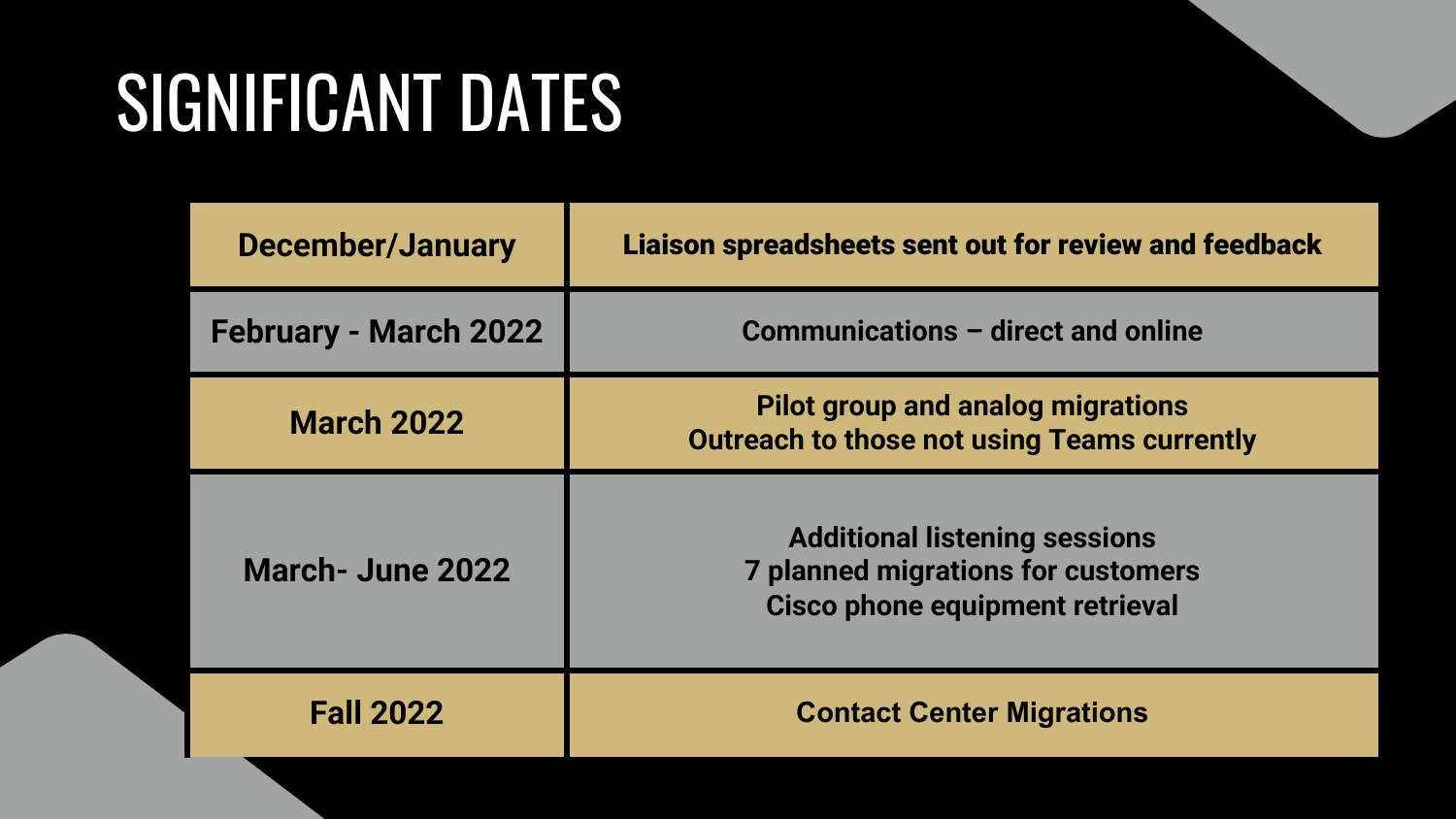# HOW YOU CAN HELP

- Spread the word
- $\bullet$  Familiarize yourself with Teams  $\overline{\phantom{a}}$  Look at our support pages
- Encourage your users to use Teams
- Encourage participation in future discussions we will be hosting
- Website will be continuously updated
- As you hear concerns, please send them to msvoicequestions@colorado.edu

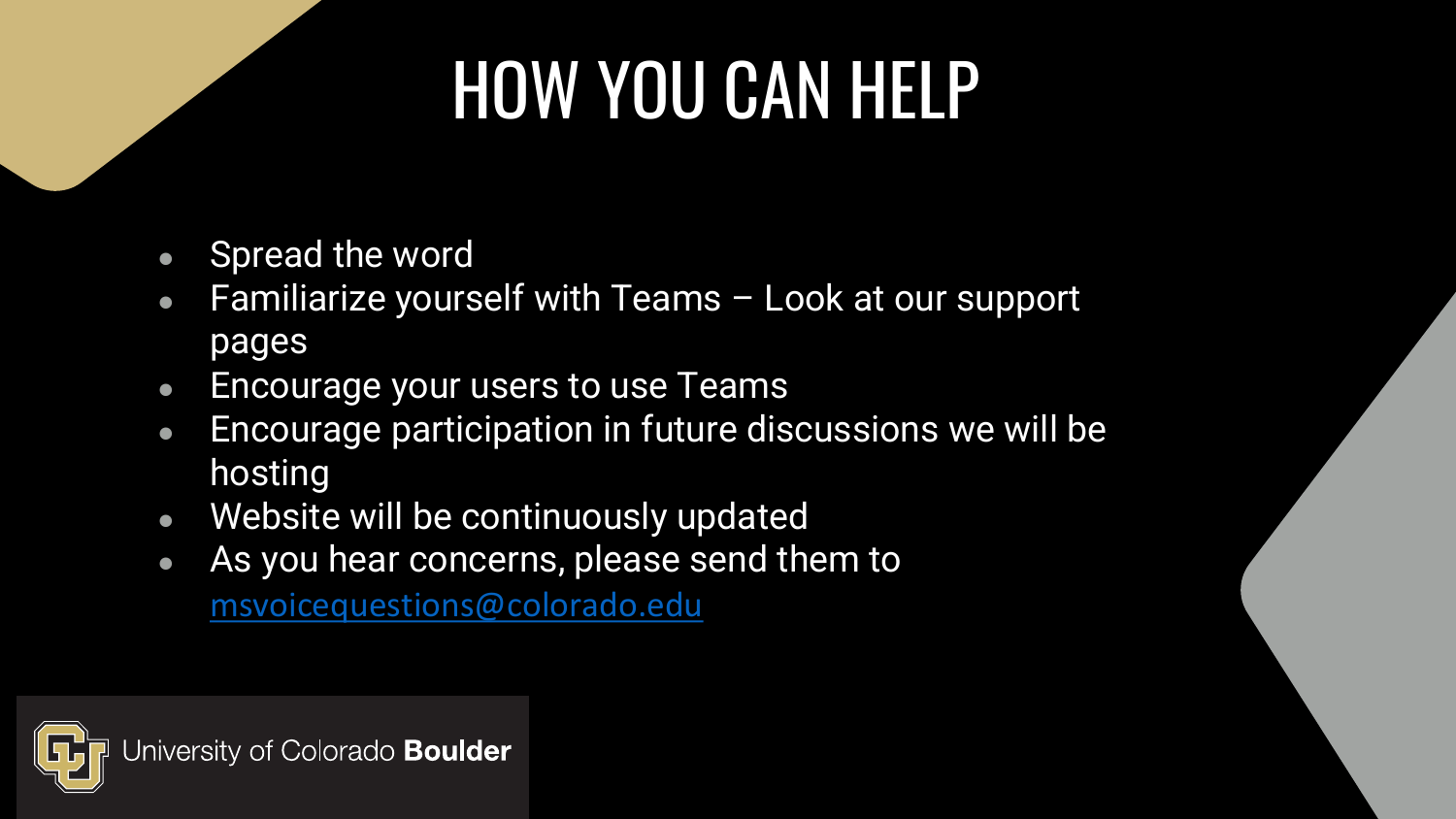# **THANKS!**

Do you have any questions? msvoicequestions@colorado.edu

Jane Kenney Director of Physical Infrastructure jane.kenney@colorado.edu

**CREDITS**: This presentation template was created by **Slidesgo**, including icons by **Flaticon**, and infographics & images by **Freepik**

Please keep this slide for attribution